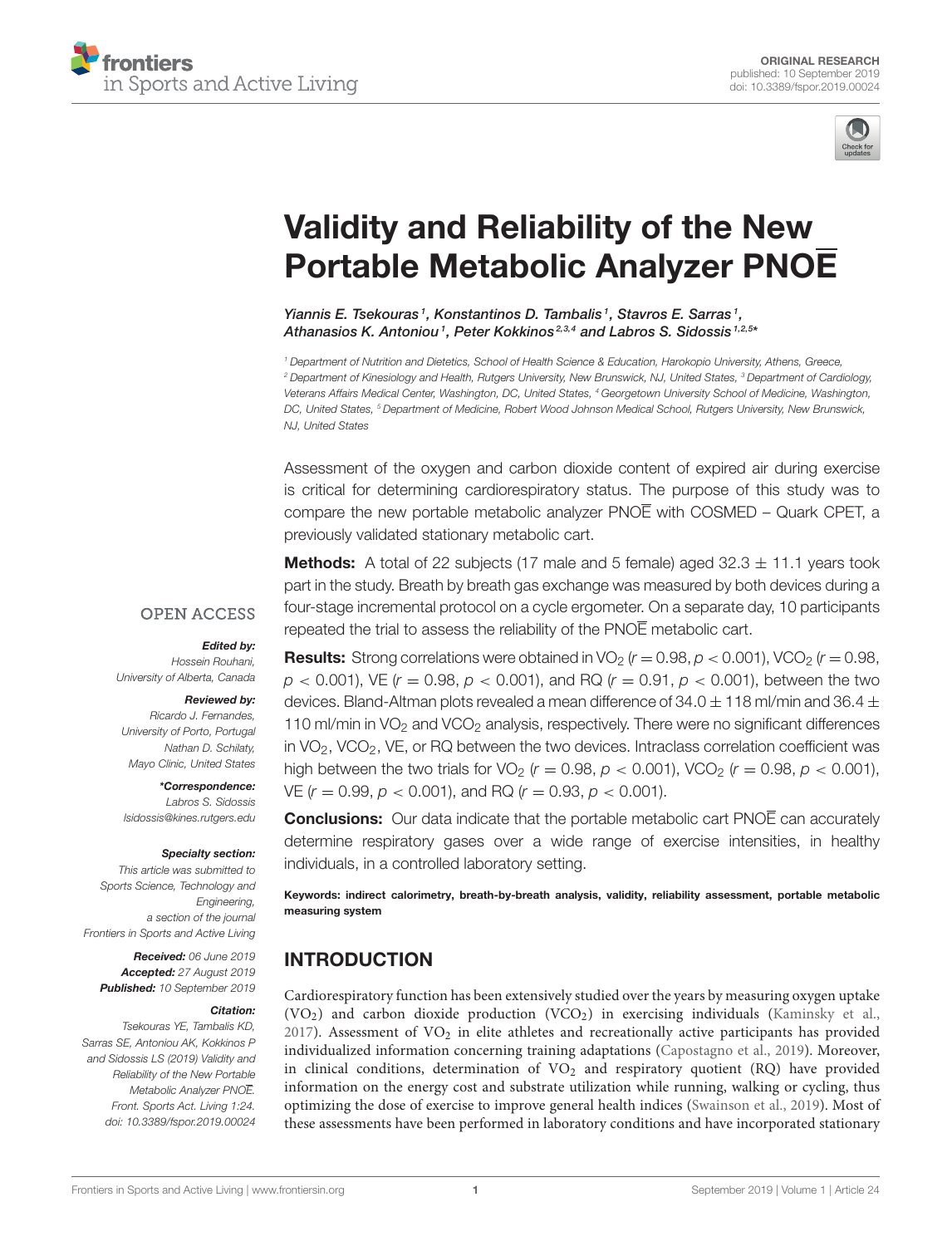Tsekouras et al. Validity and Reliability of the Metabolic Analyzer PNOE

metabolic carts, under the supervision of specialized and trained personnel. This is essential to obtain reliable information, however the process may become labor-intensive and sometimes cost-prohibitive [\(Parvataneni et al., 2009\)](#page-5-2). Such limitations prevent the widespread application of the assessment and highlight the necessity to design valid and reliable metabolic units that will be portable and practical to use outside the laboratory settings. In this way, respiratory variables may become readily available to the sports scientist to monitor cardiorespiratory fitness, in the long-term and prescribe exercise plans for health and performance [\(da Cunha et al., 2011\)](#page-5-3).

Until recently, several portable metabolic units have been developed and studied to accurately determine energy metabolism in outdoor and indoor activities. Amongst these units, the Oxylog [\(Ballal and Macdonald, 1982\)](#page-5-4), the Cosmed K2 to K5 versions [\(Littlewood et al., 2002;](#page-5-5) [Schrack et al., 2010;](#page-6-1) [Perez-Suarez et al., 2018\)](#page-6-2), AeroSport TEEM 100 (Novitsky et al., [1995\)](#page-5-6), the CORTEX X1 and Meta Max (Macfarlane and Wong, [2012\)](#page-5-7) and the Oxycon Mobile metabolic system (Rosdahl et al., [2010\)](#page-6-3) have been assessed for their validity and reliability, providing evidence for their strengths and weaknesses. From these validation studies it becomes evident that portable devices tend to be less accurate compared to the stationary metabolic carts [\(Brehm et al., 2004\)](#page-5-8) and there is still need for developing small, portable, albeit valid and reliable metabolic analyzers, to quantify respiratory variables under real-life conditions.

Therefore, the aim of this study was to address the accuracy and reliability of the new metabolic cart PNOE (ENDO Medical, Palo Alto, CA), in measuring VO<sub>2</sub>, VCO<sub>2</sub>, RQ, and VE in the expired air of exercising individuals, during a stationary cycling protocol. It is hypothesized that the utility of the  $PNO\overline{E}$  portable metabolic analyzer is comparable to that of a valid and reliable stationary metabolic unit (COSMED - Quark CPET) (Nieman et al., [2013\)](#page-5-9).

# **METHODOLOGY**

# Subjects

Twenty-two subjects (17 men, 5 women), from a cycling club, volunteered to participate in the study. Physical characteristics are summarized in **[Table 1](#page-1-0)**. All subjects were recreationally active and participated in organized cycling sessions at an average frequency of 3 to 4 times per week. Subjects were asked to maintain their normal diet and refrain from strenuous or unaccustomed exercise for the 24 h preceding the tests. They were also instructed to fast for at least 4 h and to abstain from ingestion of alcohol for 48 h before the tests. All subjects signed a written informed consent, prior to their participation in the study. The study was approved by the Harokopio University ethical committee for research involving human participants. All procedures were in accordance with the Helsinki Declaration of 1975 as revised in 1996.

# Study Design and Experimental Procedure

Body stature (cm) and body mass (kg) were measured, without shoes. Subjects performed the validation exercise protocol after performing a 5 min warmup (mild pedaling at 50 W) on a

<span id="page-1-0"></span>TABLE 1 | Subject characteristics in the validity and the reliability study.

|                                         |                            | <b>Validity study</b>       | <b>Reliability study</b>  |                             |  |
|-----------------------------------------|----------------------------|-----------------------------|---------------------------|-----------------------------|--|
|                                         | <b>Males</b><br>$(n = 17)$ | <b>Females</b><br>$(n = 5)$ | <b>Males</b><br>$(n = 6)$ | <b>Females</b><br>$(n = 4)$ |  |
| Age (years)                             | $31.9 + 10.5$              | $32.8 + 13.6$               | $32.3 + 11.0$             | $35.2 + 14.4$               |  |
| Height (cm)                             | $177.1 + 6.0$              | $168.4 + 9.2$               | $179.2 + 6.6$             | $171.8 + 6.2$               |  |
| Weight (kg)                             | $80.1 + 8.2$               | $640 + 131$                 | $770 + 49$                | $66.9 + 10.3$               |  |
| Body Mass Index<br>(kq/m <sup>2</sup> ) | $251 + 23$                 | $22.5 + 3.6$                | $23.9 + 2.6$              | $227 + 42$                  |  |

*Values are expressed as mean* ± *SD.*

stationary cycling ergometer (Ergoline 800 s, Bitz, Germany) and a five min stretching. The Ergoline ergometer was selected, as it maintains steady power production in case that changes in revolutions per min (rpm) are detected. Thus, it was ensured that a constant load was applied at all times. The validation protocol was performed at a constant rate of 60–65 rpm during four exercise intensities (four stages). Each stage lasted for five min, starting from 75W and increasing by 25 W or 50 W according to the subjects perceived fitness, as estimated by the visual inspection of the heart rate response and the Borg Scale score. The intensity levels were classified to reflect relatively light, moderate and vigorous cardiorespiratory demands, according to the American College of Sports Medicine (ACSM) (Garber et al., [2011\)](#page-5-10). Similar exercise intensity range has been previously selected by others [\(Rosdahl et al., 2010;](#page-6-3) [Perez-Suarez et al.,](#page-6-2) [2018\)](#page-6-2). Respiratory variables of  $VO_2$ ,  $VCO_2$ ,  $RQ$  and  $VE$  were calculated using values from the final minute of each five-min stage. During this timeframe, heart rate coefficient of variation (CV) was measured to be < 5%. Additionally, five 10-s averages were taken for these respiratory values and a CV below 10% was confirmed.

Measurements were made in-line (sequential gas sampling) with the COSMED - Quark CPET (Quark CPET) and PNOE (ENDO Medical, Palo Alto, CA) (**[Figure 1](#page-2-0)**). The Quark CPET system acted as a reference standard, as it has been shown to be a valid metabolic system in its breath by breath mode (Nieman et al., [2013\)](#page-5-9). The dead space between the two flow sensors has been quantified and accounted for in the calculations. The sequential in-line set up may provide advantages over repetitive assessment trials on different days since it eliminates the subject's biological day to day variation. The in-line connection of the two systems (Quark CPET and PNOE) was tested at a metabolic simulator (Relitech, Netherlands) prior to this validation study. A metabolic simulator was chosen for this test as it can generate fully reproducible conditions in terms of VE [\(Rosdahl et al.,](#page-6-3) [2010\)](#page-6-3). These tests were conducted to make sure that the in-line connection of the flow sensors (from the Quark CPET system and the PNO $\overline{E}$  system) does not affect ventilation (VE). In particular, the turbine of the Quark CPET system was connected with an adaptor to the MEMS (micro electro mechanical systems) based hot-film anemometer flow sensor of the PNOE system and the setup was tested at the metabolic simulator, in three different settings of simulated breathing frequency ( $BF = 20, 40,$  and 60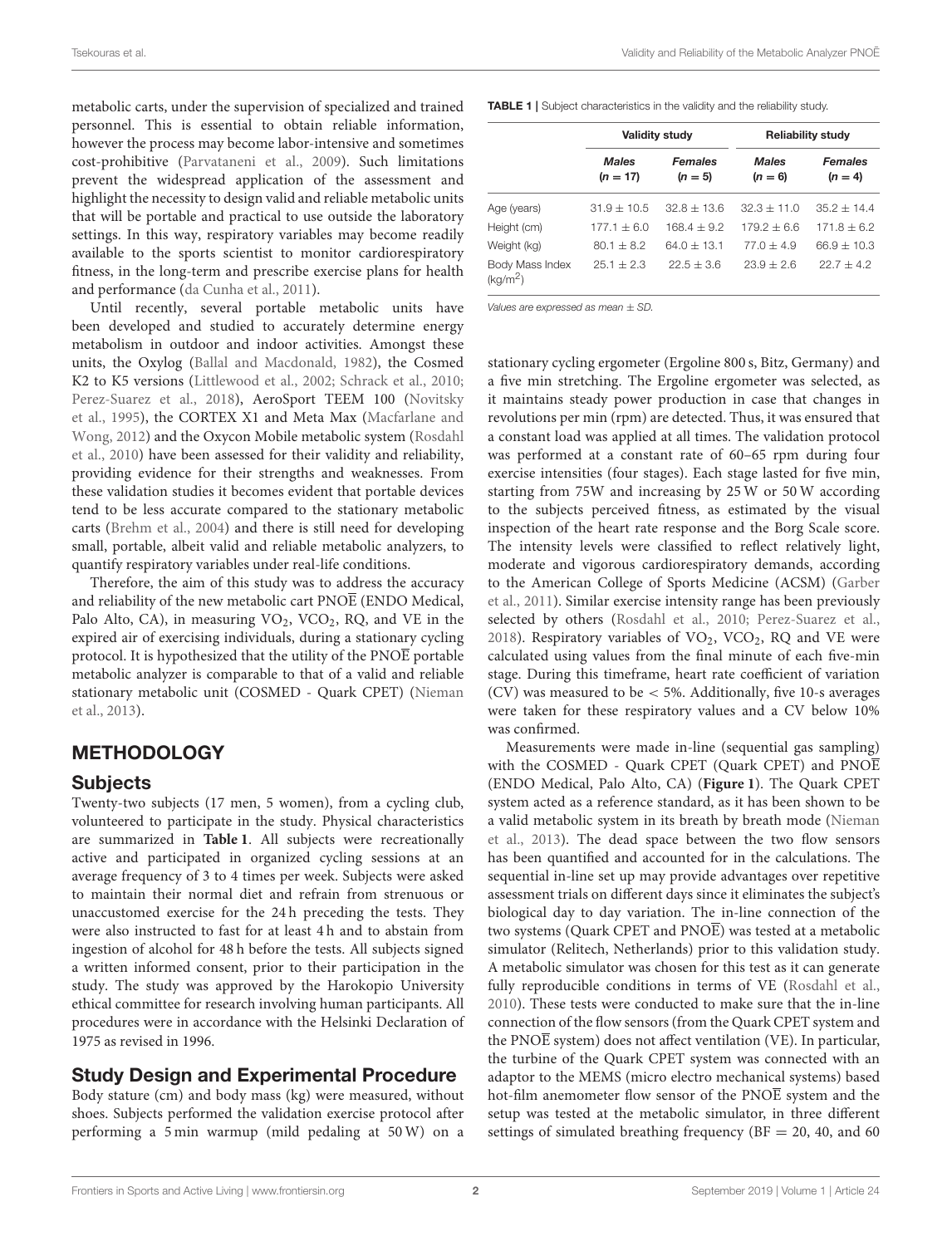

<span id="page-2-0"></span>strokes per minute). VE in the metabolic simulator was set at 1 L throughout the experiments.

Once the in-line connection was tested, a second experiment was conducted with exactly the same procedure ( $BF = 20, 40,$ 60 strokes per minute), by mounting the turbine flow sensor of Quark CPET system to the metabolic simulator. The relative error between the in-line connection of the two flow sensors and the turbine of the Quark CPET system was 1.18%. The error of 1.18% lies within the technical specifications of the turbine flow sensor, as reported by the manufacturer (Cosmed, Rome), which is 1.5% when measuring VE.

The same procedure was followed with the PNOE system. VE measured by its standalone flow sensor was compared to the VE obtained from the in-line system. The relative error between the two measurements was 1.15%. Again, this error lies within the technical specification reported by the manufacturer of the PNOE system (ENDO Medical, Palo Alto, CA). These results demonstrate that the in-line connection of the two systems does not affect their operation and it can be used in this validation study. Such protocols have been successfully tested in the past [\(Prieur et al., 2003\)](#page-6-4). Calibration of flow was performed with the two systems in line, using multiple pumps of a 3 L calibration syringe. Both devices were calibrated under specific gas concentrations after each measurement.

The reliability of the  $PNO\overline{E}$  device was assessed by measuring gas exchange variables on ten randomly selected participants, on a separate day, at least 2 days after the first measurement. During this second visit, subjects were requested to adhere to similar nutritional habits before the repetition exercise protocol. The same experimental setup was followed in both visits.

## Description of the Portable Metabolic Cart **PNOF**

PNOE is a newly developed portable metabolic cart that was designed to measure gas exchange under laboratory and field conditions. The unit operates on lithium batteries and weighs approximately 800 g. The device is composed of a single housing

 $(120 \times 110 \times 45 \text{ mm})$ , height, width, length, respectively), fastened to a shoulder harness and carried by the subject throughout exercise. The subject wears a suitable facemask and breathes through the flow sensor that is a MEMS-based hot film anemometer flow sensor. The advantage of this technology lies in the fact that it does not contain moving parts and is considered to be a stable construction to use in a portable device. Heart rate and respiratory gases are transmitted via telemetry. PNOE operates on a breath-by-breath mode that continuously measures volume and determines expired gas concentrations simultaneously. It measures  $VO<sub>2</sub>$  via an open-circuit indirect calorimetry technique by assessing pulmonary gas exchange at the mouth and the nose. The components of the unit include an electrochemical  $O_2$  analyzer and an infrared  $CO_2$  analyzer. The standard Hans Rudolph mask was used with the mouthpiece and the head support (Hans Rudolph Inc., Kansas City, MO, USA).

#### STATISTICAL ANALYSIS

Results were normally distributed and are presented as mean values and standard deviation (means  $\pm$  sd). Statistical significance was accepted at the 5% level ( $P \leq 0.05$ ). Power analysis was performed from a pilot sample  $(N = 10$  subjects) to determine sample size. The effect size (ES) in this study was 0.39 and is considered to be medium according to Cohen's criteria. With alpha =  $0.05$  and power = 0.80, the projected sample size needed (estimated by GPower3.1 software), would be  $N = 23$ , for between group comparisons [\(Faul et al.,](#page-5-11) [2007\)](#page-5-11). Our sample size of  $N = 22$  (alpha = 0.05) provides a power of 0.78. Student's paired samples t tests were used to compare differences between the variables measured by Quark CPET and PNOE. Pearson correlation coefficients were used to define agreement between the two metabolic carts. Intraclass correlation coefficient (ICC) was used to assess test retest reliability of the PNOE. A 95% confidence interval (CI) was used to describe the variety in the ICC. Bland Altman plots of the difference between Quark CPET and PNOE were plotted against the average of the two measures (Bland and Altman, [1986\)](#page-5-12). All analyses were performed using the Statistical Package for the Social Sciences (SPSS), Version 23.0, for Windows.

#### RESULTS

Fifteen males and seven females successfully completed the validity test. On a separate day, a sub-group of them consisting of six males and four females, conducted the repeatability test. Data on VO<sub>2</sub>, VCO<sub>2</sub>, VE, and RQ, for each intensity stage and comparisons between the two devices, are presented in **[Table 2](#page-3-0)**. No significant differences were reported between the two metabolic carts, regarding respiratory variables, at all intensity stages. Mean percentage differences between the two devices in VO<sub>2</sub>, VCO<sub>2</sub>, VE and RQ were 2.2, 2.3, 1.4, and 0.6%, respectively. Pearson correlation demonstrates a high degree of agreement, for all the respiratory variables, between the two devices (0.93 < Pearson < 0.99, P < 0.001) (**[Table 3](#page-3-1)**).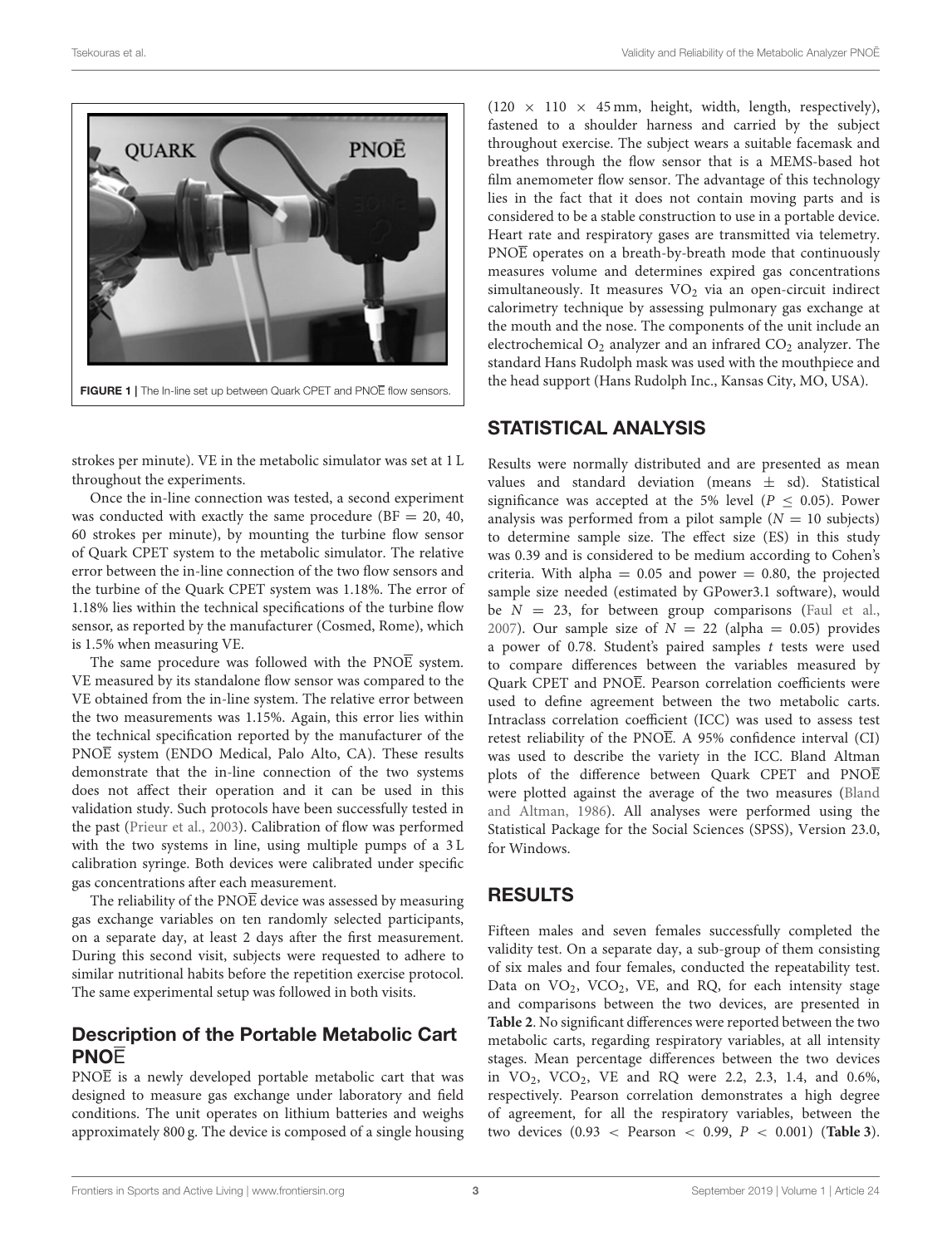<span id="page-3-0"></span>TABLE 2 | Variables measured by the two metabolic carts for each stage.

| <b>Variables</b>               | Quark<br>(Mean $\pm$ SD) | PNOE<br>(Mean $\pm$ SD) | <b>Mean difference</b><br>(Mean $\pm$ SD) | $\frac{0}{0}$<br><b>Diff</b> | P-value |
|--------------------------------|--------------------------|-------------------------|-------------------------------------------|------------------------------|---------|
| $VO2$ (ml*min <sup>-1</sup> )  |                          |                         |                                           |                              |         |
| Stage 1                        | $1,522 \pm 173$          | $1,484 \pm 122$         | $36.2 \pm 108$                            | 4.4                          | 0.091   |
| Stage 2                        | $1,973 \pm 262$          | $1,947 \pm 229$         | $26.2 \pm 114$                            | 1.3                          | 0.291   |
| Stage 3                        | $2,450 \pm 368$          | $2,412 \pm 350$         | $39.2 \pm 124$                            | $\mathbf{2}^{\prime}$        | 0.192   |
| Stage 4                        | $2,924 \pm 447$          | $2.889 \pm 456$         | $34.9 \pm 121$                            | 1.5                          | 0.173   |
| Mean                           | $2,195 \pm 606$          | $2,161 \pm 605$         | $34.0 \pm 118$                            | 2.3                          | 0.107   |
| $VCO2$ (ml*min <sup>-1</sup> ) |                          |                         |                                           |                              |         |
| Stage 1                        | $1,358 \pm 150$          | $1,282 \pm 153$         | $76.5 \pm 117$                            | 5.6                          | 0.137   |
| Stage 2                        | $1,914 \pm 256$          | $1,878 \pm 233$         | $36.9 \pm 118$                            | 1.9                          | 0.230   |
| Stage 3                        | $2,491 \pm 423$          | $2,443 \pm 415$         | $48.7 \pm 141$                            | $\mathbf{2}$                 | 0.291   |
| Stage 4                        | $3,072 \pm 525$          | $3,006 \pm 561$         | $66.2 \pm 175$                            | 2.2                          | 0.642   |
| Mean                           | $2,209 \pm 338$          | $2,152 \pm 341$         | $57.1 \pm 138$                            | 2.6                          | 0.207   |
| VE (ml*min <sup>-1</sup> )     |                          |                         |                                           |                              |         |
| Stage 1                        | $36.0 \pm 6.0$           | $35.2 \pm 4.8$          | $0.8 \pm 3.4$                             | 2.2                          | 0.105   |
| Stage 2                        | $47.7 \pm 6.7$           | $47.8 \pm 5.4$          | $-0.1 \pm 2.9$                            | $-0.2$                       | 0.221   |
| Stage 3                        | $62.4 \pm 11.4$          | $61.6 \pm 10.2$         | $0.7 \pm 3.5$                             | 1.1                          | 0.501   |
| Stage 4                        | $76.3 \pm 16.6$          | $74.6 \pm 14.4$         | $1.8 \pm 4.0$                             | 2.3                          | 0.411   |
| Mean                           | $55.6 \pm 10.2$          | $54.8 \pm 8.7$          | $0.8 \pm 3.5$                             | 1.4                          | 0.309   |
| <b>RQ</b>                      |                          |                         |                                           |                              |         |
| Stage 1                        | $0.90 \pm 0.08$          | $0.88 \pm 0.09$         | $0.017 \pm 0.05$                          | 1.94                         | 0.172   |
| Stage 2                        | $0.97 \pm 0.07$          | $0.96 \pm 0.07$         | $0.007 \pm 0.04$                          | 0.76                         | 0.278   |
| Stage 3                        | $1.02 \pm 0.07$          | $1.01 \pm 0.09$         | $0.002 \pm 0.04$                          | 0.21                         | 0.376   |
| Stage 4                        | $1.04 \pm 0.07$          | $1.04 \pm 0.09$         | $-0.002 \pm 0.05$                         | $-0.18$                      | 0.903   |
| Mean                           | $0.98 \pm 0.07$          | $0.98 \pm 0.08$         | $0.006 \pm 0.04$                          | 0.64                         | 0.201   |
|                                |                          |                         |                                           |                              |         |

*The level of significance is based on the Student's paired-sample t tests, for the mean difference of the variables measured by Quark CPET and PNOE.*

<span id="page-3-1"></span>TABLE 3 | Correlation coefficient data for the validity and the reliability test between Quark CPET and PNOE.

|                           | <b>Validity test</b> | <b>Test-retest reliability</b> |  |  |
|---------------------------|----------------------|--------------------------------|--|--|
|                           | Pearson              | ICC (95% CI)                   |  |  |
| VO <sub>2</sub> (ml/min)  | $0.98**$             | $0.98(0.96 - 0.99)$ **         |  |  |
| VCO <sub>2</sub> (ml/min) | $0.98**$             | $0.98(0.96 - 0.99)$ **         |  |  |
| VE (ml/min)               | $0.98**$             | $0.99(0.97 - 0.99)$ **         |  |  |
| RO                        | $0.93**$             | $0.91(0.83 - 0.99)$ **         |  |  |

*ICC, Intraclass Correlation Coefficient; CI, Confidence Interval.* \*\**P* < *0.001.*

Test-retest measures show strong reliability for the PNOE device (ICC's > 0.90) (**[Table 3](#page-3-1)**). Bland – Altman plots for the relationships between the two metabolic carts are shown in **[Figure 2](#page-4-0)**. A high degree of agreement is observed for  $VO<sub>2</sub>$ ,  $VCO<sub>2</sub>$ ,  $VE<sub>2</sub>$ , and RQ between Quark CPET and PNOE measures across all intensity stages, as revealed by a mean difference of 34.0  $\pm$  118 ml/min and 36.4  $\pm$  110 ml/min in VO<sup>2</sup> and VCO<sup>2</sup> analysis, respectively. All subjects, except from two cases in  $VO<sub>2</sub>$  and three cases in  $VCO<sub>2</sub>$ , VE and RQ, lie within the 2 standard deviation acceptance range of the Bland Altman plots.

#### **DISCUSSION**

This is the first study to examine the validity and reliability of the PNO $\overline{E}$  metabolic cart, during a four-stage incremental cycling protocol. Comparison was performed against a stationary device, Quark CPET, which has been previously assessed for its validity and reliability, in performing respiratory gas analysis in healthy adults [\(Nieman et al., 2013\)](#page-5-9). Data analysis suggests that  $PNO\overline{E}$  is capable to accurately and reliably determine  $VO<sub>2</sub>$ ,  $VCO<sub>2</sub>$ ,  $VE$  and RQ, under laboratory conditions.

The importance of undertaking validation and repeatability studies in gas analysis devices is important to obtain representative cardiorespiratory evaluations, not only in athletic but also in clinical populations [\(Meyer et al., 2005\)](#page-5-13). The practicality of the process will facilitate sports scientists in providing individualized exercise prescription (Sartor et al., [2013\)](#page-6-5). The protocol of the present study involved cycling over a wide range of exercise intensities ranging from easy to vigorous (approximately 50–98% of participants peak heart rate), according to the ACSM Position Statement [\(Garber et al., 2011\)](#page-5-10). At this range of exercise intensities, the PNO $\overline{E}$  device provided a valid assessment of respiratory gasses for all subjects. This is highlighted by the visual inspection of the Bland Altman plots showing significant agreement between the two metabolic carts (Quark CPET and PNOE), in the measurements of  $VO_2$ ,  $VCO_2$ , VE, and RQ. A serial method (in-line setup) of assessment has been selected, where all expired gasses sequentially pass through both measuring devices to reduce variance and avoid the additive effect of day to day error from the participants (biological error) and the metabolic cart (technical error). This setup was assessed for its interference with the measuring process, on a gas simulator and its effect was found to be negligible (CV of  $<$  1.15%, which lies below the instruments technical specifications).

Previous validation studies, including portable metabolic carts, often demonstrate deviations in VO<sub>2</sub> that tend to become greater as exercise intensity increases. Minor overestimation by approximately 3–7% has been reported in the range of low to moderate intensity exercise [\(McLaughlin et al., 2001;](#page-5-14) [Brehm et al.,](#page-5-8) [2004;](#page-5-8) [Crouter et al., 2006;](#page-5-15) [Ross et al., 2019\)](#page-6-6) for indoor and outdoor exercise, respectively. A slightly higher (5–9%), between device difference in  $VO<sub>2</sub>$  has been reported during high intensity or near maximum intensity exercise [\(Rosdahl et al., 2010;](#page-6-3) Perez-Suarez et al., [2018\)](#page-6-2).

In the present study, the fourth stage of exercise involved intense cycling, at an intensity over 85% of subjects' estimated VO2peak. Such exercise lies beyond the anaerobic threshold, as becomes evident from the high RQ values (RQ>1) (Elmer and Toney, [2018\)](#page-5-16). In this last stage, mean difference in  $VO<sub>2</sub>$ values between the two devices was not significantly different.  $CV$  for submaximal to near maximal cycling  $VO<sub>2</sub>$  measurement has been estimated to be close to 5% [\(Crouter et al., 2006\)](#page-5-15) and within device difference in the present study lies within this limit (2.3%). Furthermore, regarding the  $VCO<sub>2</sub>$  validity, the level of similarity lies within the range of acceptance as observed in Bland Altman plots. Thus, for this range of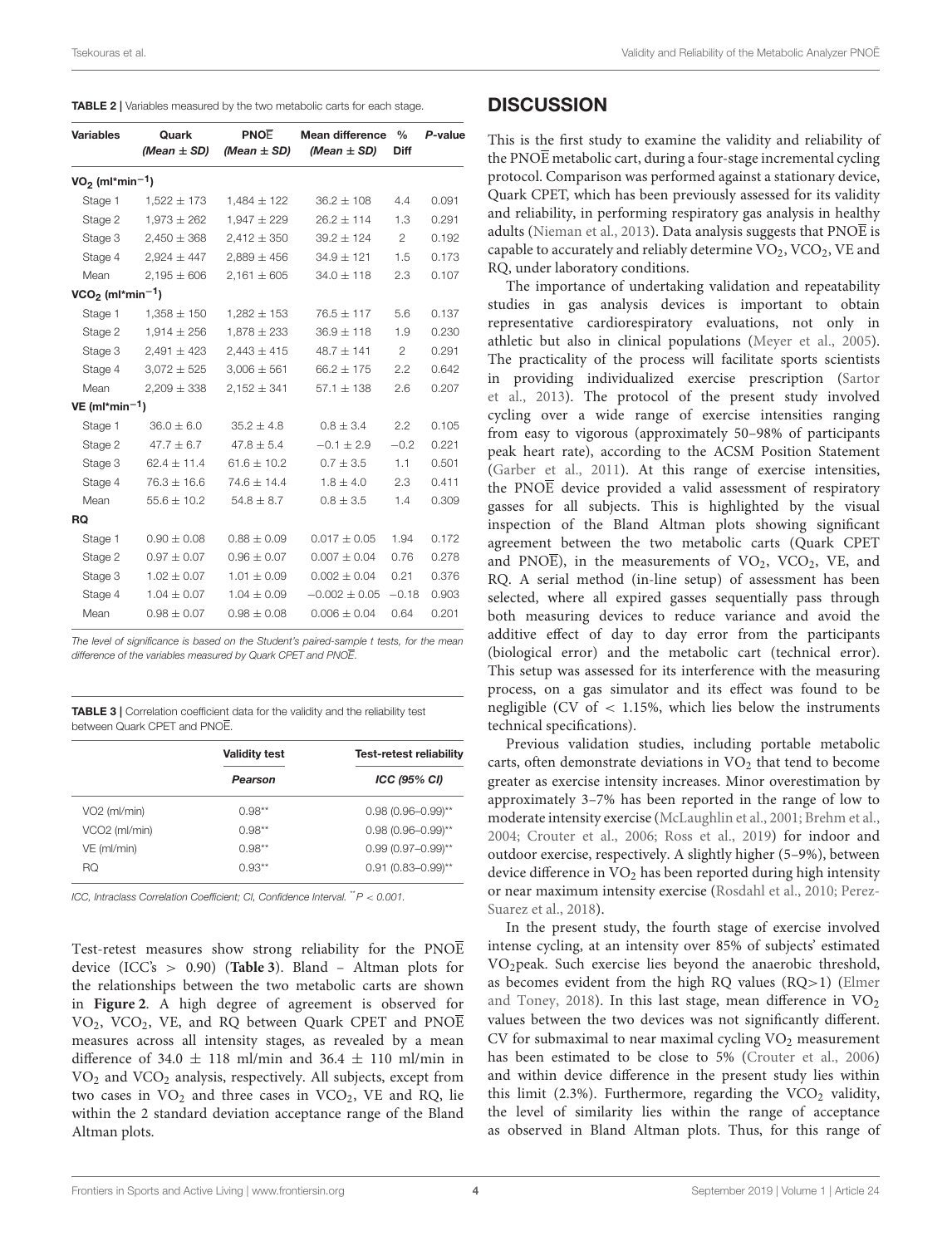

<span id="page-4-0"></span>exercise intensity, the RQ, representing the ratio of  $VCO<sub>2</sub>$  to  $VO<sub>2</sub>$  may accurately serve as an indicator of energy substrate utilization and could effectively be used to address energy metabolism during exercise [\(McClave et al., 2003\)](#page-5-17). This is supported by the highly similar RQ values between the two metabolic carts.

It has been suggested that the use of turbine flow sensors [technology that until recently, most portable metabolic devices effectively incorporate in their systems [\(Guidetti et al., 2018\)](#page-5-18)], may underestimate respiratory data, especially at very high flow rates [\(Rosdahl et al., 2010\)](#page-6-3). High intensity exercise involves significant hyperventilation, and this may affect flow rate recording. Furthermore, most portable metabolic devices use a fixed value of 31◦ C in the algorithm to calculate VE [\(Rosdahl et al., 2010\)](#page-6-3) and this may not always be the case in high breathing frequencies, where air flow around the sensor is cooler. The PNOE device uses a MEMs based hotfilm anemometer sensor to detect flow on a subject's breath [\(Cruz et al., 2007\)](#page-5-19). Hot-film anemometer consists of a wire that is constantly electrically heated, by the system battery, to maintain a specific temperature. Temperature decrements, due to the flow of the respiratory gasses, are interpreted as increments in resistance and in this way, it is possible for the system to detect minor changes on the flow rate and provide accuracy in VE and hence  $VO<sub>2</sub>$ , VCO<sub>2</sub> and RQ measures.

In the present study, the reliability trial involved the repetition of the exercise protocol on a different day under the same laboratory conditions. These results support satisfactory repeatability of the PNO $\overline{E}$  device, comparable to the stationary Quark CPET device, as suggested by the relatively high ICC values. Similar data have been reported by others [\(Rosdahl et al., 2010\)](#page-6-3).

## LIMITATIONS

All measurements were conducted under controlled laboratory conditions with stable temperature and humidity, on a stationary cycle ergometer. This was imperative to minimize the external environmental effects for the repeatability trials. Our findings may not be applicable in other settings, such as performing activities that require significant bouncing and in outdoor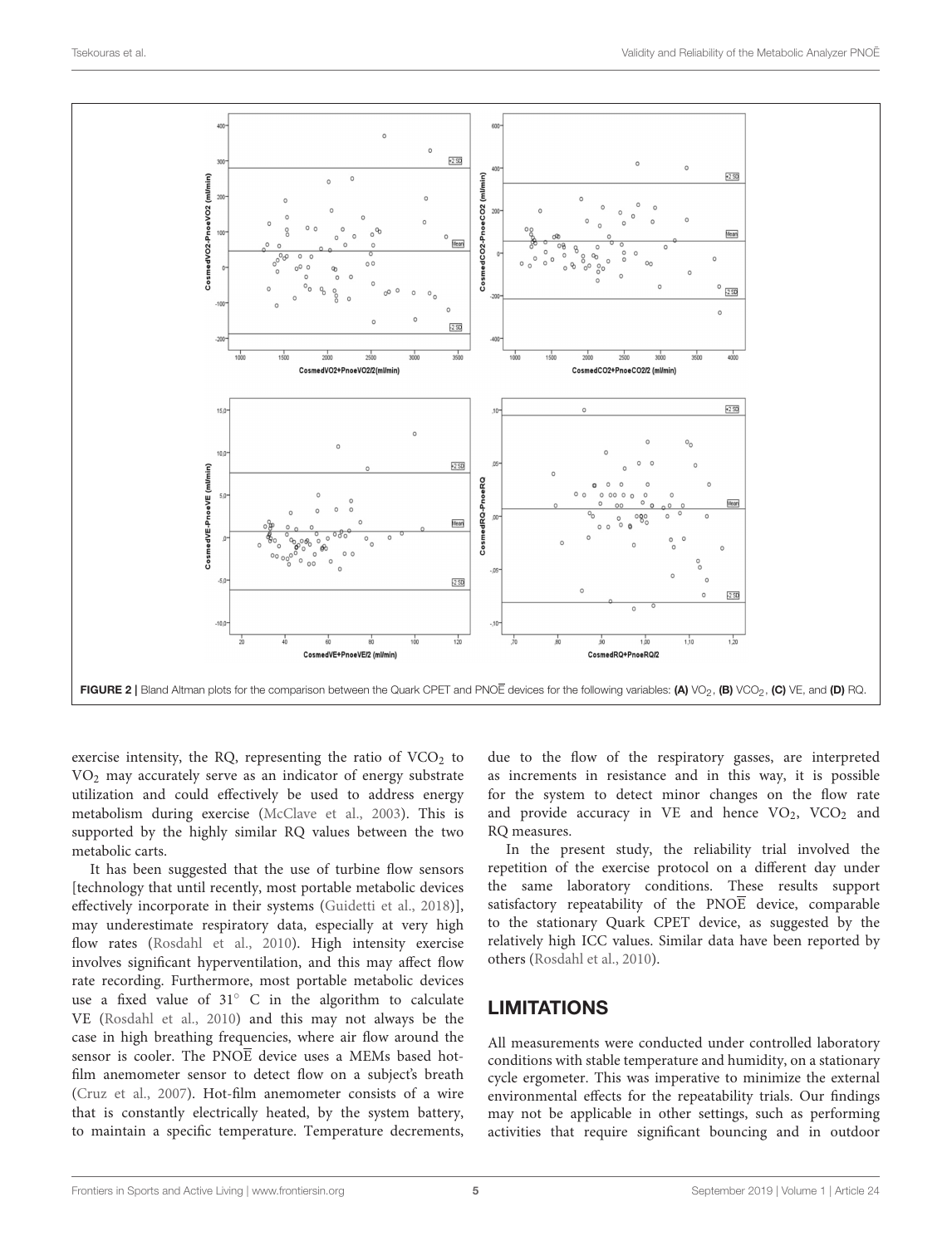environmental conditions involving temperature/humidity deviations from the standard laboratory settings. Future studies may provide evidence for the efficacy of the device during outdoor activities.

In summary, our data indicate that the PNOE portable metabolic cart is as accurate as a state-of-art stationary metabolic cart, capable of measuring respiratory variables with precision, during a wide range of exercise intensities, under laboratory conditions. Furthermore, the use of the MEMs based hot film anemometer sensor may become a promising alternative to the widely used turbine flow sensor, in the breath by breath systems and provide direct measurements of inspired and expired air volume.

# DATA AVAILABILITY

The datasets generated for this study are available on request to the corresponding author.

## ETHICS STATEMENT

The studies involving human participants were reviewed and approved by the Harokopio University ethical committee for

## **REFERENCES**

- <span id="page-5-4"></span>Ballal, M. A., and Macdonald, I. A. (1982). An evaluation of the Oxylog as a portable device with which to measure oxygen consumption. Clin. Phys. Physiol. Meas. 3, 57–65.
- <span id="page-5-12"></span>Bland, J. M., and Altman, D. G. (1986). Statistical methods for assessing agreement between two methods of clinical measurement. Lancet 1, 307–310.
- <span id="page-5-8"></span>Brehm, M. A., Harlaar, J., and Groepenhof, H. (2004). Validation of the portable VmaxST system for oxygen-uptake measurement. Gait Posture. 20, 67–73. doi: [10.1016/S0966-6362\(03\)00097-3](https://doi.org/10.1016/S0966-6362(03)00097-3)
- <span id="page-5-1"></span>Capostagno, B., Lambert, M. I., and Lamberts, R. P. (2019). Analysis of a submaximal cycle test to monitor adaptations to training: implications for optimizing training prescription. J. Strength Cond. Res. doi: [10.1519/JSC.0000000000003227.](https://doi.org/10.1519/JSC.0000000000003227) [Epub ahead of print].
- <span id="page-5-15"></span>Crouter, S. E., Antczak, A., Hudak, J. R., DellaValle, D. M., and Haas, J. D. (2006). Accuracy and reliability of the parvomedics trueone 2400 and medgraphics VO2000 metabolic systems. Eur. J. Appl. Physiol. 98, 139–151. doi: [10.1007/s00421-006-0255-0](https://doi.org/10.1007/s00421-006-0255-0)
- <span id="page-5-19"></span>Cruz, D., Chang, J. P., Showalter, S., Gelbard, F., Manginell, R. P., and Blain, M. G. (2007). Microfabricated thermal conductivity detector for the micro-ChemLab. Sens. Actuators B Chem. [121, 414–422. doi: 10.1016/j.snb.2006.](https://doi.org/10.1016/j.snb.2006.04.107) 04.107
- <span id="page-5-3"></span>da Cunha, F. A., Farinatti Pde, T., and Midgley, A. W. (2011). Methodological and practical application issues in exercise prescription using the heart rate reserve and oxygen uptake reserve methods. J. Sci. Med. Sport 14, 46–57. doi: [10.1016/j.jsams.2010.07.008](https://doi.org/10.1016/j.jsams.2010.07.008)
- <span id="page-5-16"></span>Elmer, D. J., and Toney, M. (2018). Respiratory rate threshold accurately estimates the second lactate threshold. Int. J. Sports Med. 39, 291–296. doi: [10.1055/s-0043-125448](https://doi.org/10.1055/s-0043-125448)
- <span id="page-5-11"></span>Faul, F., Erdfelder, E., Lang, A. G., and Buchner, A. (2007). G∗Power 3: a flexible statistical power analysis program for the social, behavioral, and biomedical sciences. Behav. Res. Methods [39, 175–191. doi: 10.3758/BF031](https://doi.org/10.3758/BF03193146) 93146
- <span id="page-5-10"></span>Garber, C. E., Blissmer, B., Deschenes, M. R., Franklin, B. A., Lamonte, M. J., Lee, I. M., et al. (2011). American College of Sports Medicine position stand. Quantity and quality of exercise for developing and maintaining cardiorespiratory, musculoskeletal, and neuromotor fitness in apparently

research involving human participants. The patients/participants provided their written informed consent to participate in this study.

#### AUTHOR CONTRIBUTIONS

LS and PK conceived and designed the experiments. SS, AA, and LS performed the experiments and data collection. LS, PK, and KT analyzed the data. YT and KT wrote the first draft of the manuscript. All co-authors edited and proofread the manuscript and approved the final version.

## FUNDING

This study was financed by start-up funds to LS from Rutgers University and the Graduate Program of Harokopio University.

## ACKNOWLEDGMENTS

We offer special thanks to the laboratory staff at Harokopio University for excellent technical assistance. The use of the brand name  $PNO\overline{E}$  is with the permission of the copyright holders.

healthy adults: guidance for prescribing exercise. Med. Sci. Sports Exerc. 43, 1334–1359. doi: [10.1249/MSS.0b013e318213fefb](https://doi.org/10.1249/MSS.0b013e318213fefb)

- <span id="page-5-18"></span>Guidetti, L., Meucci, M., Bolletta, F., Emerenziani, G. P., Gallotta, M. C., and Baldari, C. (2018). Validity, reliability and minimum detectable change of COSMED K5 portable gas exchange system in breath-by-breath mode. PLoS ONE 13:e0209925. doi: [10.1371/journal.pone.0209925](https://doi.org/10.1371/journal.pone.0209925)
- <span id="page-5-0"></span>Kaminsky, L. A., Imboden, M. T., Arena, R., and Myers, J. (2017). Reference standards for cardiorespiratory fitness measured with cardiopulmonary exercise testing using cycle ergometry: data from the fitness registry and the importance of exercise national database (FRIEND) registry. Mayo. Clin. Proc. 92, 228–233. doi: [10.1016/j.mayocp.2016.10.003](https://doi.org/10.1016/j.mayocp.2016.10.003)
- <span id="page-5-5"></span>Littlewood, R. A., White, M. S., Bell, K. L., Davies, P. S., Cleghorn, G. J., and Grote, R. (2002). Comparison of the Cosmed K4 b(2) and the Deltatrac II metabolic cart in measuring resting energy expenditure in adults. Clin. Nutr. 21, 491–497. doi: [10.1054/clnu.2002.0580.](https://doi.org/10.1054/clnu.2002.0580.)
- <span id="page-5-7"></span>Macfarlane, D. J., and Wong, P. (2012). Validity, reliability and stability of the portable Cortex Metamax 3B gas analysis system. Eur. J. Appl. Physiol. 112, 2539–2547. doi: [10.1007/s00421-011-2230-7](https://doi.org/10.1007/s00421-011-2230-7)
- <span id="page-5-17"></span>McClave, S. A., Lowen, C. C., Kleber, M. J., McConnell, J. W., Jung, L. Y., and Goldsmith, L. J. (2003). Clinical use of the respiratory quotient obtained from indirect calorimetry. JPEN J. Parenter. Enteral Nutr. 27, 21–26. doi: [10.1177/014860710302700121](https://doi.org/10.1177/014860710302700121)
- <span id="page-5-14"></span>McLaughlin, J. E., King, G. A., Howley, E. T., Bassett, D. R Jr., and Ainsworth, B. E. (2001). Validation of the COSMED K4 b2 portable metabolic system. Int. J. Sports Med. 22, 280–284. doi: [10.1055/s-2001-13816](https://doi.org/10.1055/s-2001-13816)
- <span id="page-5-13"></span>Meyer, T., Davison, R. C., and Kindermann, W. (2005). Ambulatory gas exchange measurements–current status and future options. Int. J. Sports Med. 26(Suppl. 1), S19–27. doi: [10.1055/s-2004-830507](https://doi.org/10.1055/s-2004-830507)
- <span id="page-5-9"></span>Nieman, D. C., Austin, M. D., Dew, D., and Utter, A. C. (2013). Validity of COSMED's quark CPET mixing chamber system in evaluating energy metabolism during aerobic exercise in healthy male adults. Res. Sports Med. 21, 136–145. doi: [10.1080/15438627.2012.757227](https://doi.org/10.1080/15438627.2012.757227)
- <span id="page-5-6"></span>Novitsky, S., Segal, K. R., Chatr-Aryamontri, B., Guvakov, D., and Katch, V. L. (1995). Validity of a new portable indirect calorimeter: the AeroSport TEEM 100. Eur. J. Appl. Physiol. Occup. Physiol. 70, 462–467. doi: [10.1007/BF00618499](https://doi.org/10.1007/BF00618499)
- <span id="page-5-2"></span>Parvataneni, K., Ploeg, L., Olney, S. J., and Brouwer, B. (2009). Kinematic, kinetic and metabolic parameters of treadmill versus overground walking in healthy